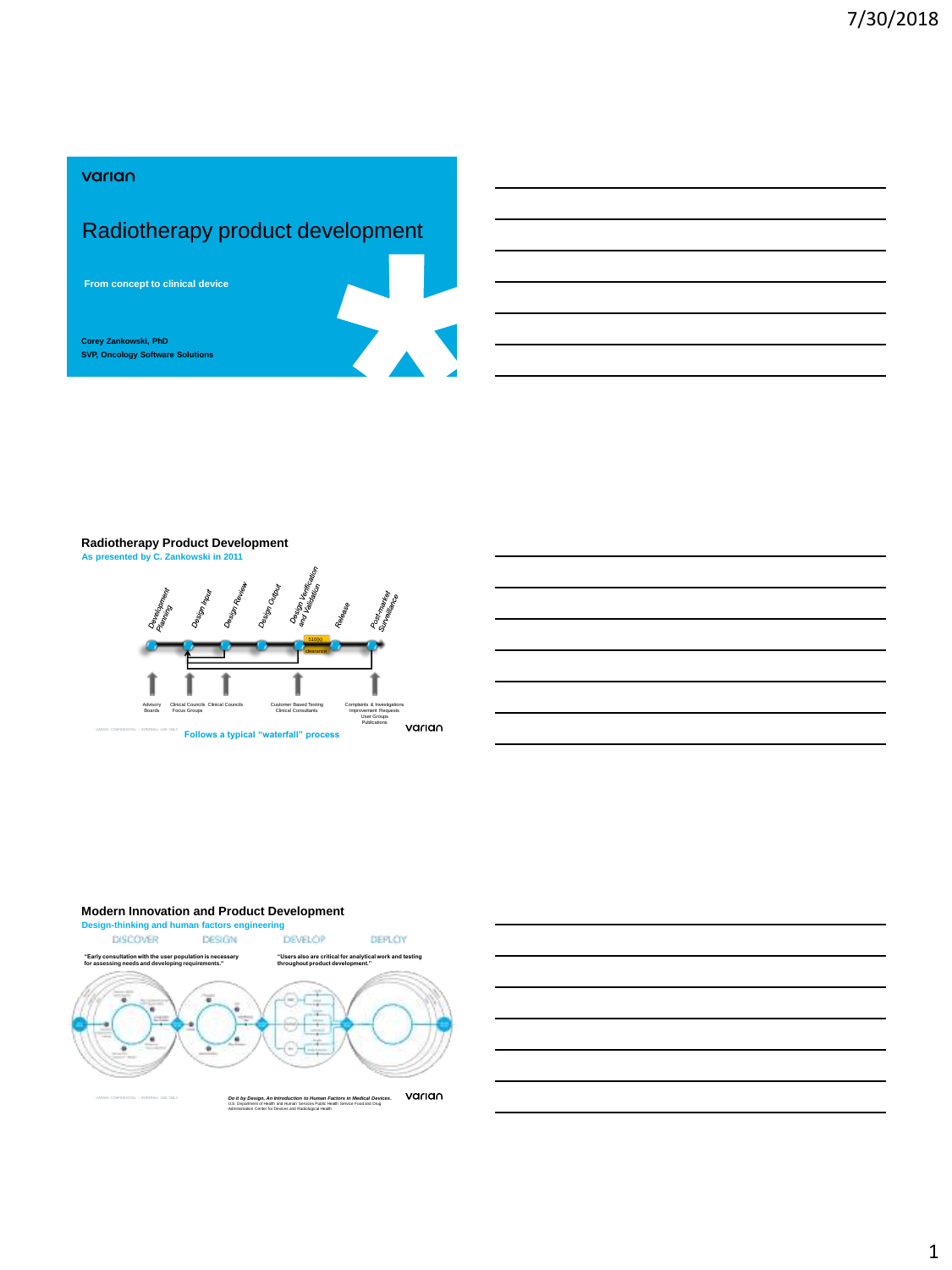#### **Modern Innovation and Product Development**





**Modern Innovation and Product Development … to understand the problems to solve and** *WHY!* **DISCOVER** 赢 **"Early consultation with the user population is necessary for assessing needs and developing requirements."** n.<br>No varian VARIAN CONFIDENTIAL – INTERNAL USE ONLY *Do it by Design, An Introduction to Human Factors in Medical Devices***.**  U.S. Department of Health and Human Services Public Health Service Food and Drug Administration Center for Devices and Radiological Health



#### **Modern Innovation and Product Development**



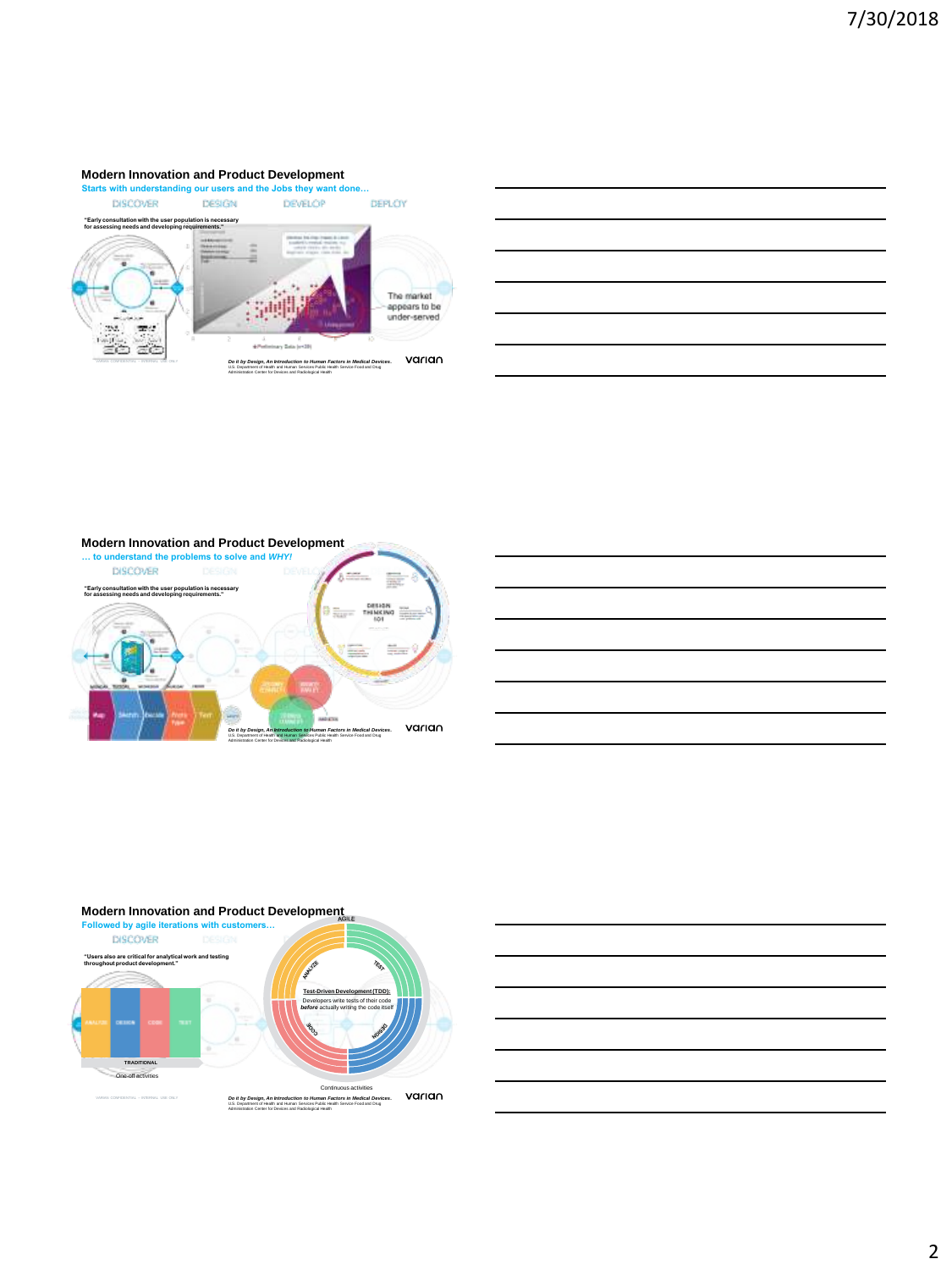#### **Modern Innovation and Product Development**



## **Modern Innovation and Product Development**

**Applies many new techniques to improve quality**

| <b>Design-thinking</b>         | Human-centered approach to innovation that integrates the needs of people.<br>the possibilities of technology, and the requirements for business success   |
|--------------------------------|------------------------------------------------------------------------------------------------------------------------------------------------------------|
| <b>Agile Scrum</b>             | Software development method of iterative development, and collaboratively<br>evolving requirements and solutions in self-organizing cross-functional teams |
| <b>Test-driven Development</b> | Requirements are turned into yery specific test cases, then the code is<br>improved until it passes the old and new tests                                  |
| <b>Continuous Integration</b>  | Code changes are merged into the main branch, validated by creating a build<br>and running automated tests against the build                               |
| <b>Continuous Delivery</b>     | Automated release process enable you to deploy an application at any point of<br>time by clicking on a button                                              |
| <b>Continuous Deployment</b>   | All changes that pass all stages of the production pipeline are released to your<br><b>CUSTOMPTS</b>                                                       |
|                                |                                                                                                                                                            |

VARIAN CONFIDENTIAL – INTERNAL USE ONLY

VARIAN CONFIDENTIAL – INTERNAL USE ONLY

varian

#### **Modern Innovation and Product Development**



varian